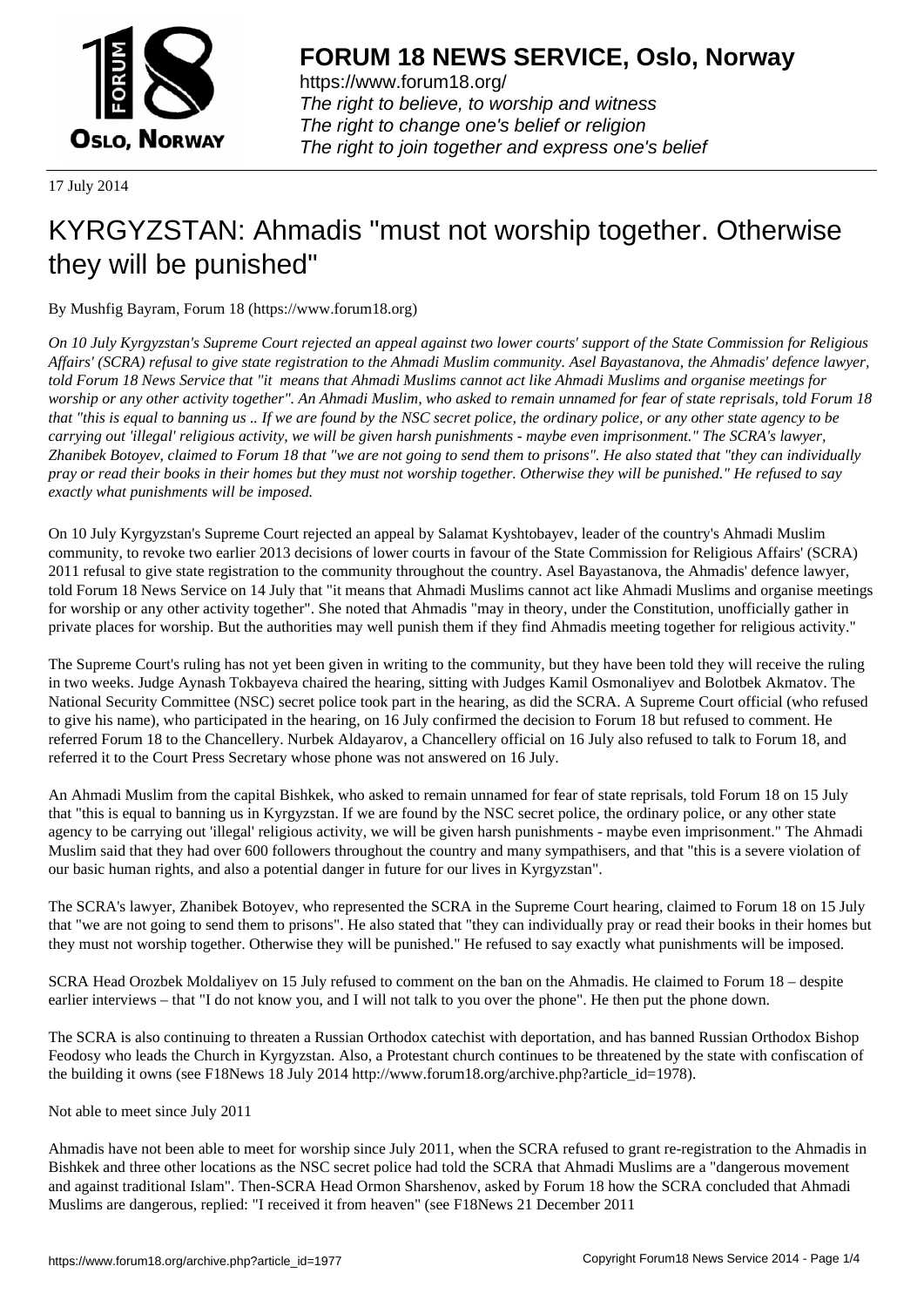The General Prosecutor's Office has also sought to have the community included on a list of banned organisations as "extremist" (see F18News 19 December 2012 http://www.forum18.org/Archive.php?article\_id=1784). "If we met for worship or carried out any religious activity, the registration we do still have with the Justice Ministry would be finally liquidated," a community member who asked not to be identified told Forum 18 in 2013. "Everything we did would then become illegal" (see F18News 8 April 2013 http://www.forum18.org/Archive.php?article\_id=1821).

The Ahmadis' 2014 appeal to the Supreme Court came after Judge Zhyrgalbek Nurunbetov of Bishkek's Inter-District Court on 30 January 2013 and Judge Antonina Rybalkina of Bishkek City Court on 15 May rejected the Community's appeal against the SCRA's 2011 refusal of registration.

## Due legal process violated

The Ahmadis' lawyer Bayastanova told Forum 18 that she demonstrated to the Supreme Court that "both the City and Inter-District Courts violated legal procedures by not questioning the 'religious experts' the SCRA used". She stated that these "experts" made "nonsensical and false claims in their opinions, branding a peaceful community as a dangerous sect" (see below). She also questioned the content of the SCRA's judgement and noted that the authorities have not been able identify any "dangerous" or "extremist" actions by Ahmadis.

However, Bayastanova said that the Supreme Court "ignored our arguments, said nothing new during the hearing, accepted the previous court decisions as lawful, and rejected our appeal".

Judge Rybalkina of Bishkek City Court on 16 July refused to discuss the case with Forum 18, stating: "I will not comment on the decision we made. If they are unhappy they can challenge our decision". She then put the phone down.

Judge Nurunbetov of Bishkek's Inter-District Court was on 16 July asked by Forum 18 why the "religious experts" were not questioned by the court, how the court established that the Ahmadis were a "destructive or dangerous sect", and whether the authorities have proved any "dangerous actions" by Ahmadis. However, the Judge told Forum 18 that "we made our decision and I am not going to discuss them with you".

Forum 18 asked Judge Nurunbetov why the Court did not consider the international human rights obligations of Kyrgyzstan and based its decision on the state's views of Ahmadi beliefs. Forum 18 also pointed out that under the International Covenant on Civil and Political Rights (ICCPR) – which Kyrgyzstan acceded to in 1994 - "national security" is not a permissible reason to limit freedom of religion or belief. The Judge claimed that "for us state security is more important" and then put the phone down.

Although the state has repeatedly stopped Ahmadis and members of some other communities from exercising their human rights in peaceful ways, it has repeatedly failed to take any action to stop state officials and imams of the state-backed Muslim Board encouraging or condoning violence and other coercion against people peacefully exercising their human rights. An example has been the government's long-standing failure to ensure that people may exercise their right to bury their dead with the religious ceremonies and in the cemeteries they would wish (see eg. F18News 6 June 2014 http://www.forum18.org/archive.php?article\_id=1966).

UN and domestic legal challenges

Ahmadi Muslims told Forum 18 on 16 July that they are waiting to receive a copy of the Supreme Court decision before deciding what action to take. This may involve appeals to the United Nations (UN) and other international organisations.

Other religious communities have also faced registration denials and taken international action after exhausting all possible legal avenues in Kyrgyzstan. For example, the Jehovah's Witnesses have lodged two complaints to the UN Human Rights Committee over registration denials in four locations (see F18News 8 April 2013 http://www.forum18.org/archive.php?article\_id=1821).

The Jehovah's Witnesses representative, Khamit Iskakov, told Forum 18 on 16 July 2014 that on 26 February the community lodged a suit with the Constitutional Chamber to declare the Religion Law's registration procedures illegal. In defiance of Kyrgyzstan's international human rights obligations, the Religion Law bans the unregistered exercise of freedom of religion or belief. It also states that individuals face punishment if they exercise this human right without state permission in association with others. Registration is very difficult to obtain, and requires 200 adult citizen permanent residents who are willing to openly identify themselves to local keneshes (local councils). Even if religious communities have this number of members, many people are afraid to openly identify themselves as members to the authorities (see Forum 18's Kyrgyzstan religious freedom survey http://www.forum18.org/archive.php?article\_id=1388).

The Constitutional Chamber has told Jehovah's Witnesses that the suit will be heard at some point in September 2014. The community sees this as positive, as the case could have been rejected before being heard.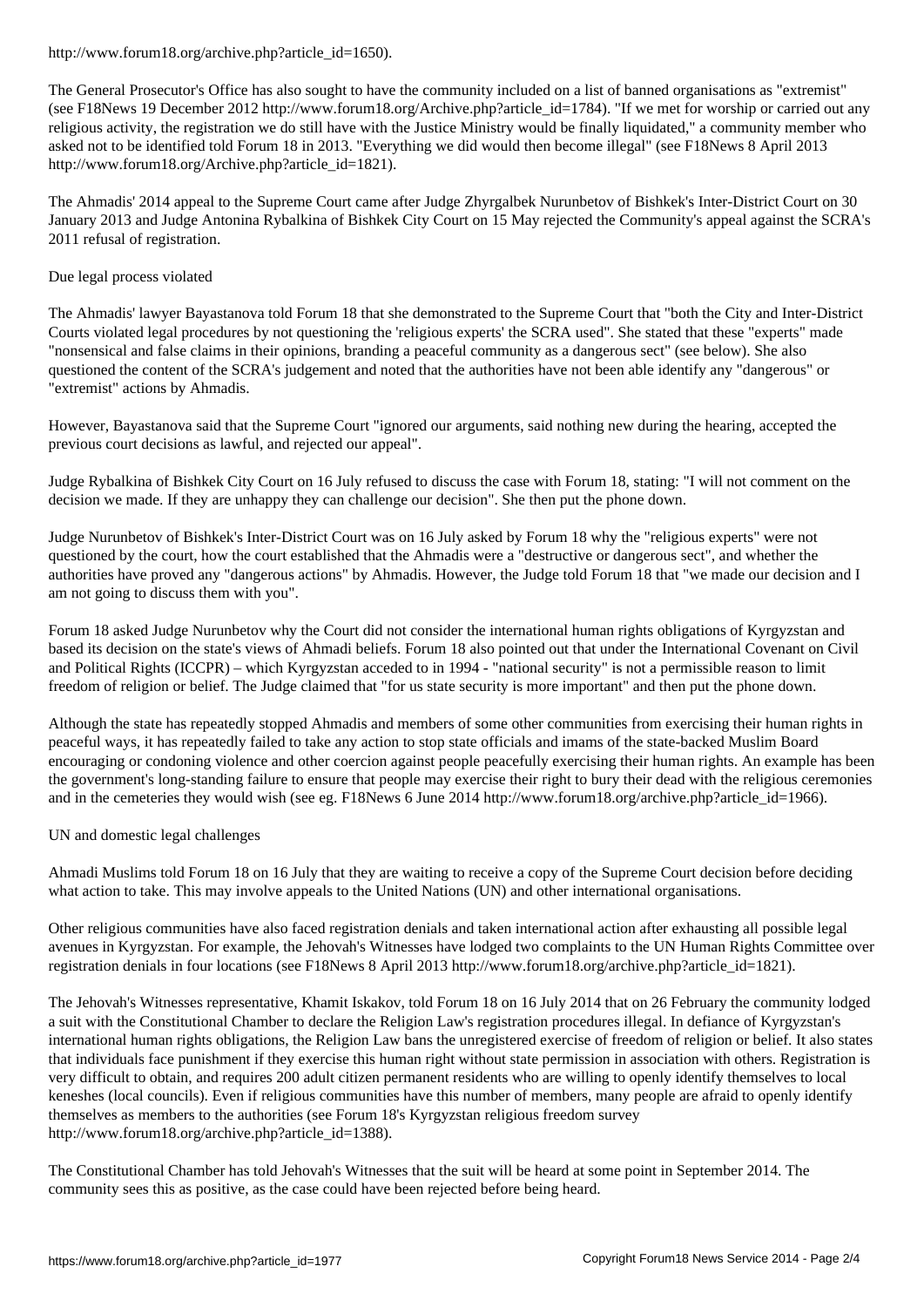registration of religious organisations (see F18News 27 February 2014 http://www.forum18.org/archive.php?article\_id=1932). The UN Human Rights Committee commented on the Law and possible plans to amend it in 25 March Concluding Observations

(CCPR/C/KGZ/CO/2) to its consideration of Kyrgyzstan's record under the ICCPR. It noted that "the Committee is concerned about the restrictions incompatible with provisions of the Covenant [ICCPR] contained in the current law, including with respect to missionary activities, registration procedure and dissemination of religious literature". The Committee stressed that planned amendments to the Religion Law should "remove all restrictions incompatible with article 18 of the Covenant, by providing for a transparent, open and fair registration process of religious organizations and eliminating distinctions among religions that may lead to discrimination" (see F18News 1 April 2014 http://www.forum18.org/archive.php?article\_id=1944).

## "Expert opinions"?

Judge Nurunbetov in January 2013 deemed it lawful for the SCRA to in 2011 rely as a claimed reason for registration refusal on "expert opinions" from the NSC secret police, Kadyr Malikov of a state-backed NGO Religion, Law and Politics, and Yuri Podkuyko of the Kyrgyz Russian Slavic University's UNESCO Department of World Cultures and Religions. The SCRA itself confirmed to the Ahamdis that it used these "experts" in a letter dated 13 July 2011.

Malikov's "expert opinion" claimed that "the Ahmadi Muslim community is a very dangerous sect for the society, statehood, independence and stability of Kyrgyz Republic".

The NSC secret police claimed that Ahmadi Muslims are a "dangerous movement and against traditional Islam" (see F18News 21 December 2011 http://www.forum18.org/archive.php?article\_id=1650).

Podkuyko stated that there may be "tension and possibly open conflicts" between the official Muslim community [the state-backed Muslim Board] and the Ahmadis as it "considers the Ahmadi community to be a heretical movement and destructive sect, the registration of which may lead to destabilisation of integrity of Islam in Kyrgyzstan".

However, Podkuyko also stated that "analysis of the religious literature of the organisation shows that the teaching of the Ahmadi Muslim community does not contain any threat to state or public security, health or morals of society".

The only grounds on which the ICCPR permits a state to limit manifestations of freedom of religion or belief are if this is: "prescribed by law" and "necessary to protect public safety, order, health, or morals or the fundamental rights and freedoms of others".

Forum 18 pointed out to SCRA lawyer Botoyev that Podkuyko – who had been chosen by the SCRA - had found that the Ahmadi community does not pose any threat to state or public security, but that he [Botoyev] had continued to claim in the Supreme Court that Ahmadis do pose such threats and should not be registered. Asked for the reasons for this contradiction, Botoyev stated that "the Supreme Court accepted our arguments, and therefore supported us." He then refused to continue to discuss the case with Forum 18 and put the phone down. (END)

For background information see Forum 18's Kyrgyzstan religious freedom surveys at http://www.forum18.org/Analyses.php?region=30.

More reports on freedom of thought, conscience and belief in Kyrgyzstan can be found at http://www.forum18.org/Archive.php?query=&religion=all&country=30.

A compilation of Organisation for Security and Co-operation in Europe (OSCE) freedom of religion or belief commitments can be found at http://www.forum18.org/Archive.php?article\_id=1351.

Follow us on Twitter @Forum\_18 (http://twitter.com/forum\_18)

Follow us on Facebook @Forum18NewsService (http://www.facebook.com/Forum18NewsService)

All Forum 18 text may be referred to, quoted from, or republished in full, if Forum 18 is credited as the source.

All photographs that are not Forum 18's copyright are attributed to the copyright owner. If you reuse any photographs from Forum 18's website, you must seek permission for any reuse from the copyright owner or abide by the copyright terms the copyright owner has chosen.

© Forum 18 News Service. All rights reserved. ISSN 1504-2855.